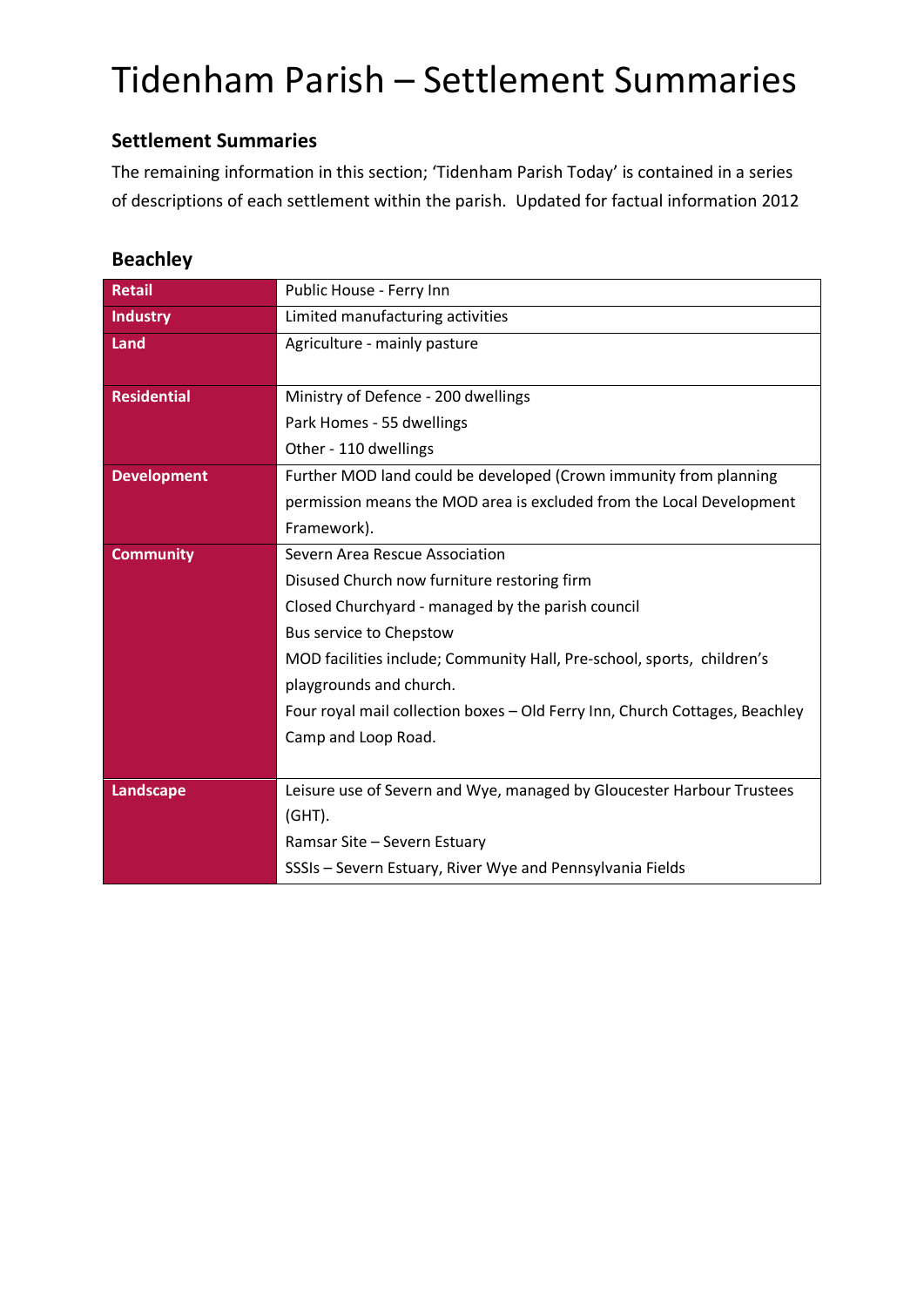### **Sedbury**

| <b>Retail</b>      | General Store with external auto-teller machine                          |
|--------------------|--------------------------------------------------------------------------|
|                    | Newsagent                                                                |
|                    | Pharmacy                                                                 |
|                    | <b>Hair Salon</b>                                                        |
|                    | Haberdashers                                                             |
|                    | Post Office                                                              |
|                    | <b>Butcher</b>                                                           |
|                    | 2 x Hot Food Take-Away outlets                                           |
|                    | Public House - The Village Inn                                           |
| <b>Industry</b>    | A number of engineering activities                                       |
|                    |                                                                          |
| Land               | <b>Quad biking</b>                                                       |
|                    | Racehorse training                                                       |
|                    | Agriculture - pasture, dairy, livestock, forage/feed woodland and arable |
| <b>Residential</b> | Nursing Home - 75 persons                                                |
|                    | Other - 730 dwellings                                                    |
|                    | A significant proportion of which are Housing Association                |
| <b>Development</b> | No major new build scheduled                                             |
| <b>Community</b>   | <b>Doctors Surgery</b>                                                   |
|                    | Primary School                                                           |
|                    | Secondary School with sixth form centre, adult education and Leisure     |
|                    | Centre                                                                   |
|                    | Grass Pitch and skateboard park                                          |
|                    | Four children's play areas                                               |
|                    | Evangelical Church on Grahamstown Road,                                  |
|                    | Catholic Church on Grahamstown Road                                      |
|                    | Village Hall with Police Information Point                               |
|                    | Parish notice board                                                      |
|                    | <b>British Legion</b>                                                    |
|                    | Half-hourly bus service to Chepstow.                                     |
|                    | 2 Royal Mail collection boxes - Sedbury Post Office and Upper Sedbury    |
|                    | Lane.                                                                    |
|                    | BT Telephone Box at King Alfred's Road                                   |
| Landscape          | Start of Offa's Dyke National Trail                                      |
|                    | Ramsar Site - Severn Estuary                                             |
|                    | SSSIs - Severn Estuary, River Wye and Pennsylvania Fields                |
|                    | Tumulus indicated in Sedbury Park                                        |
|                    | <b>Buttington Tump</b>                                                   |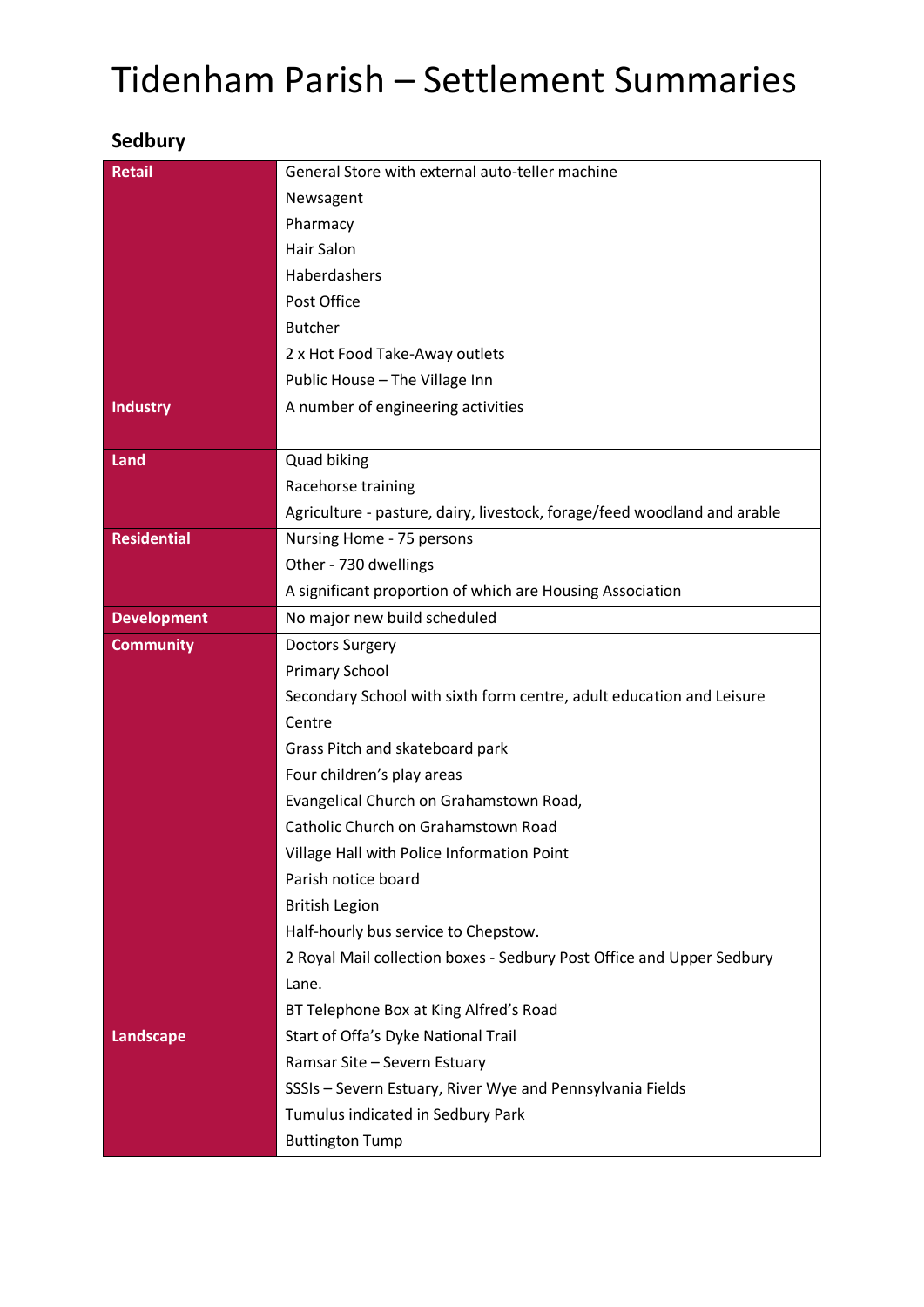#### **Tutshill**

| <b>Retail</b>      | <b>General Store</b>                                                   |
|--------------------|------------------------------------------------------------------------|
|                    | <b>Butcher etc</b>                                                     |
|                    | Car Sales x 1                                                          |
|                    | Public House - Live and Let Live                                       |
| <b>Industry</b>    | Motor Maintenance x 1                                                  |
|                    | <b>Building Services</b>                                               |
| Land               | Agriculture - mainly pasture, dairy                                    |
|                    | Horticulture                                                           |
| <b>Residential</b> | Nursing Home - 32 persons                                              |
|                    | Wyebank and The Martins - 320 dwellings                                |
|                    | West of Railway Line 560 dwellings                                     |
| <b>Community</b>   | <b>Doctors Surgery</b>                                                 |
|                    | Primary School with grass pitch                                        |
|                    | Fee-paying Primary School with playing fields                          |
|                    | Half-hourly Bus Services to Chepstow                                   |
|                    | Bus service to Lydney                                                  |
|                    | Bus service between Coleford & Chepstow                                |
|                    | Village Hall with changing rooms                                       |
|                    | <b>Football Pitches</b>                                                |
|                    | Children's play area                                                   |
|                    | Church of England (St. Luke's) with closed churchyard - managed by the |
|                    | Parish Council                                                         |
|                    | Fee-paying Nursery/pre-school                                          |
|                    | Five Royal Mail collection boxes - Wyebank Road, Beachley Road,        |
|                    | Gloucester Road, Sedbury Lane and Elm Road.                            |
|                    | Two BT telephone boxes at Sedbury Lane and Coleford Road               |
|                    | Parish Notice board                                                    |
| Landscape          | Offa's Dyke National Trail                                             |
|                    | Gloucestershire Way                                                    |
|                    | SSSI-River Wye                                                         |
|                    | AONB - Wye Valley                                                      |
|                    | Historic Lookout Tower (Tut)                                           |
|                    | Access land between Mopla Road and River Wye                           |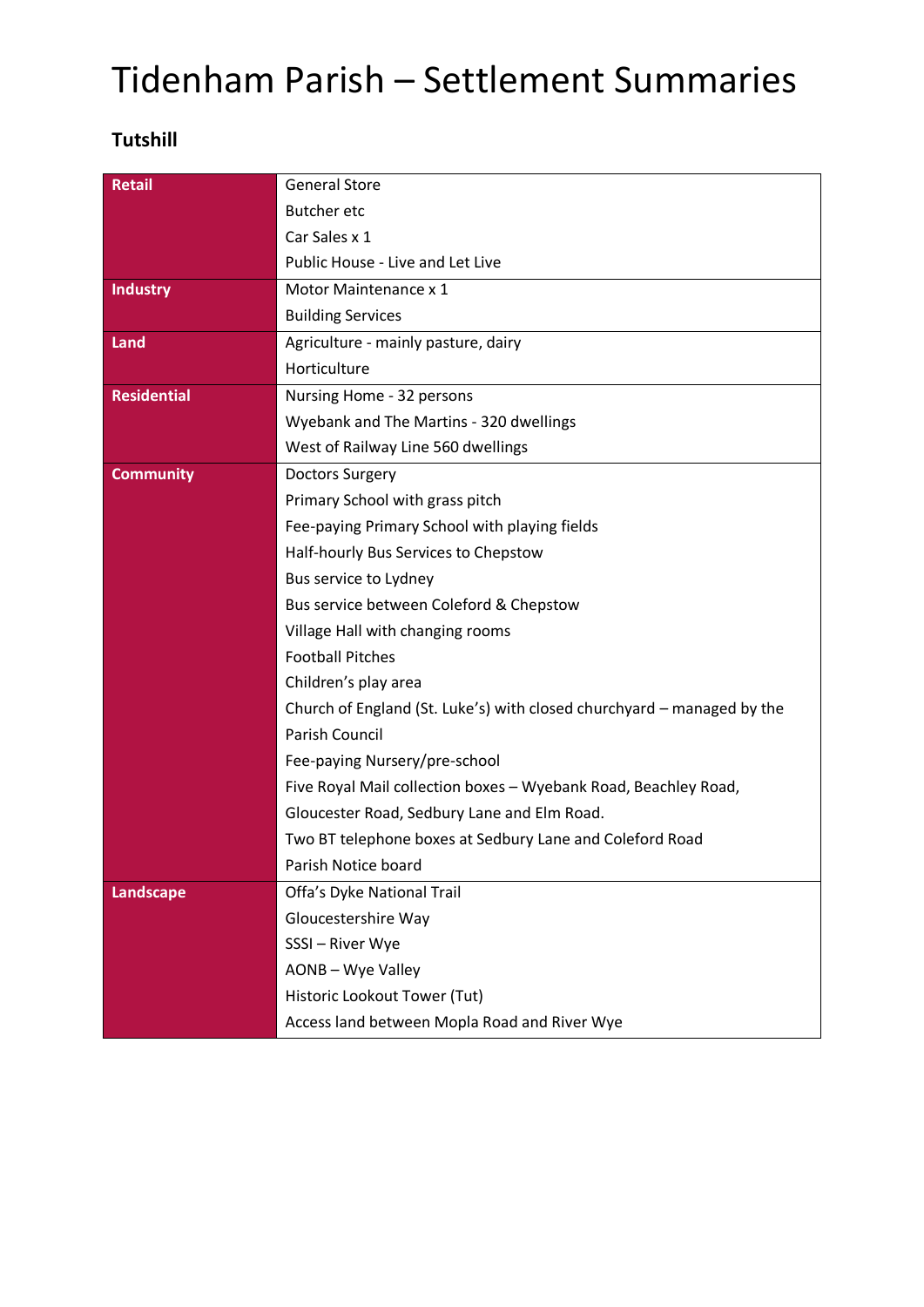| <b>Retail</b>      | Public House - Rising Sun                                               |
|--------------------|-------------------------------------------------------------------------|
|                    |                                                                         |
| <b>Industry</b>    | None                                                                    |
| Land               | Agriculture dairy, livestock, pasture and forage                        |
|                    | <b>Former Quarries</b>                                                  |
| <b>Residential</b> | Incl. Broadrock - 130 dwellings                                         |
| <b>Community</b>   | Children's play area                                                    |
|                    | <b>Woodcroft Christian Centre</b>                                       |
|                    | Bus service between Coleford and Chepstow                               |
|                    | Royal Mail collection box at Woodcroft Close.                           |
|                    | BT telephone box at Woodcroft Close.                                    |
| Landscape          | Offa's Dyke National Trail                                              |
|                    | Gloucestershire Way                                                     |
|                    | SSSI - River Wye and Lower Wye Gorge                                    |
|                    | AONB - Wye Valley                                                       |
|                    | Broadleaved woodland                                                    |
|                    | Lancaut Peninsula including Spital Meend Fort, permissive paths and the |
|                    | remains of St. James' Church.                                           |
|                    | Gloucestershire Wildlife Trust Nature Reserve - Lancaut and Ban-y-Gor.  |
|                    | Wintour's Leap overlooking Wye Valley                                   |

#### **Woodcroft & Lancaut**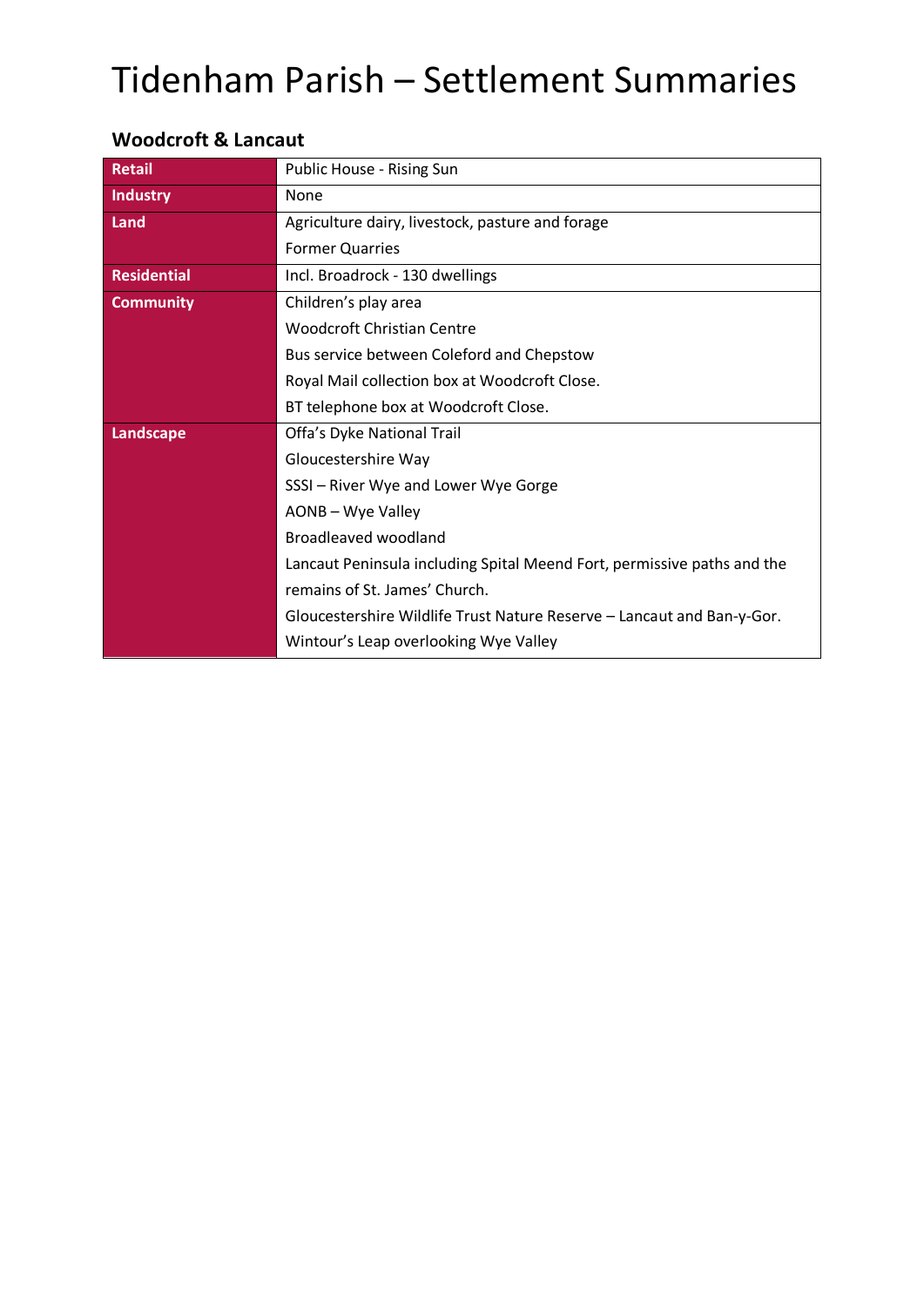| <b>Retail</b>      | None                                                                    |
|--------------------|-------------------------------------------------------------------------|
| <b>Industry</b>    | Farm Dairy and engineering at Bishton Farm                              |
| Land               | Agriculture - pasture, livestock, forage, arable incl. organic dairy    |
|                    | National Diving and Activity Centre                                     |
|                    | Livery Stables/Equestrian Centre                                        |
| <b>Residential</b> | Incl. Bishton - 100 dwellings                                           |
| <b>Community</b>   | Bus services to Lydney                                                  |
|                    | Church of England (St Mary & St Peter) with closed churchyard – managed |
|                    | by the Parish Council                                                   |
|                    | Five Royal Mail collection boxes - Tidenham Lane/Gloucester Road        |
|                    | junction, Tidenham village, Coleford Road/Netherhope Lane junction,     |
|                    | Coleford Road/Boughspring junction, Boughspring/Hanley Lane junction    |
|                    | Parish notice board                                                     |
| Landscape          | Offa's Dyke National Trail                                              |
|                    | Gloucestershire Way                                                     |
|                    | Ramsar Site - Severn Estuary                                            |
|                    | Broadleaved woodland                                                    |
|                    | AONB - Wye Valley                                                       |
|                    | SSSI - Severn Estuary, River Wye, Lower Wye Gorge                       |
|                    | Site of Roman Building in Boughspring                                   |

### **Tidenham and Boughspring**